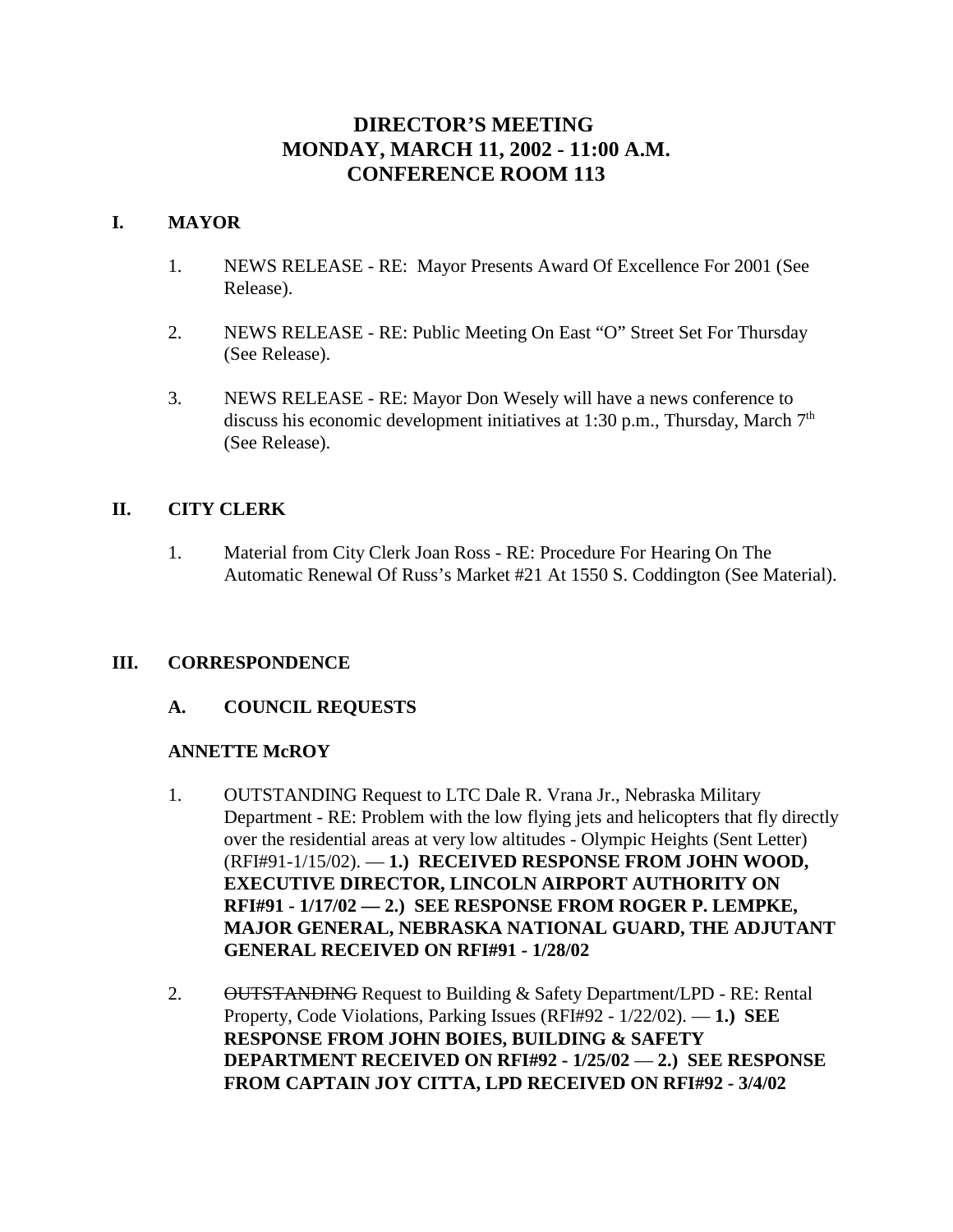- 3. OUTSTANDING Request to Planning/Building & Safety/ **Urban Development** /Parks & Rec. - RE: The development behind West Lincoln Park 2 (RFI#94 - 1/22/02)**. — 1.) SEE RESPONSE FROM RAY HILL, PLANNING DEPARTMENT RECEIVED ON RFI#94 - 1/25/02 — 2.) SEE RESPONSE FROM CHUCK ZIMMERMAN, BUILDING & SAFETY DEPARTMENT RECEIVED ON RFI#94 - 1/28/02 —3.) SEE RESPONSE FROM MARK CANNEY, PARKS & RECREATION, RECEIVED ON RFI #94 - 01-29-02**
- 4. OUTSTANDING Request to Urban Development Department **/Mayor's Office** RE: The Antelope Valley project's community development - grant money (RFI#96 - 1/30/02). — **1.) SEE RESPONSE FROM WYNN HJERMSTAD, URBAN DEVELOPMENT DEPARTMENT RECEIVED ON RFI#96 - 2/19/02**
- 5. OUTSTANDING Request to **Lynn Johnson, Parks & Recreation Director** RE: A large old tree in Trago Park (RFI#97 - 1/30/02)
- 6. OUTSTANDING Request to **Public Works & Utilities Department** RE: Cardinal Heights (RFI#98 - 2/14/02)
- 7. Request to Public Works & Utilities Department RE: Are there any plans for any buffer along the Interstate - North Creek Edition (RFI#100 - 2/26/02). — **1.) SEE RESPONSE FROM NICOLE FLECK-TOOZE, PUBLIC WORKS & UTILITIES DEPARTMENT RECEIVED ON RFI#100 - 3/4/02**
- 8. Request to Planning Department RE: Researching Bellevue's Universities plans to build a permanent site in Lincoln (RFI#101 - 2/26/02). — **1.) SEE RESPONSE FROM PLANNING DEPARTMENT RECEIVED ON RFI#101 -3/4/02**
- 9. Request to Fire Department RE: The Rotation Policy (RFI#102 2/26/02). **1.) SEE RESPONSE FROM FIRE CHIEF SPADT RECEIVED ON RFI#102 - 3/6/02**
- 10. Request to Doug Thomas, Information Services RE: How much does the City of Lincoln spend on licensing for Microsoft products per year? (RFI#103 - 3/4/02)

## **JON CAMP**

1. OUTSTANDING Request to **Don Herz, Finance Director** - RE: Letter from Dale Gruntorad (RFI#73 - 2/01/02)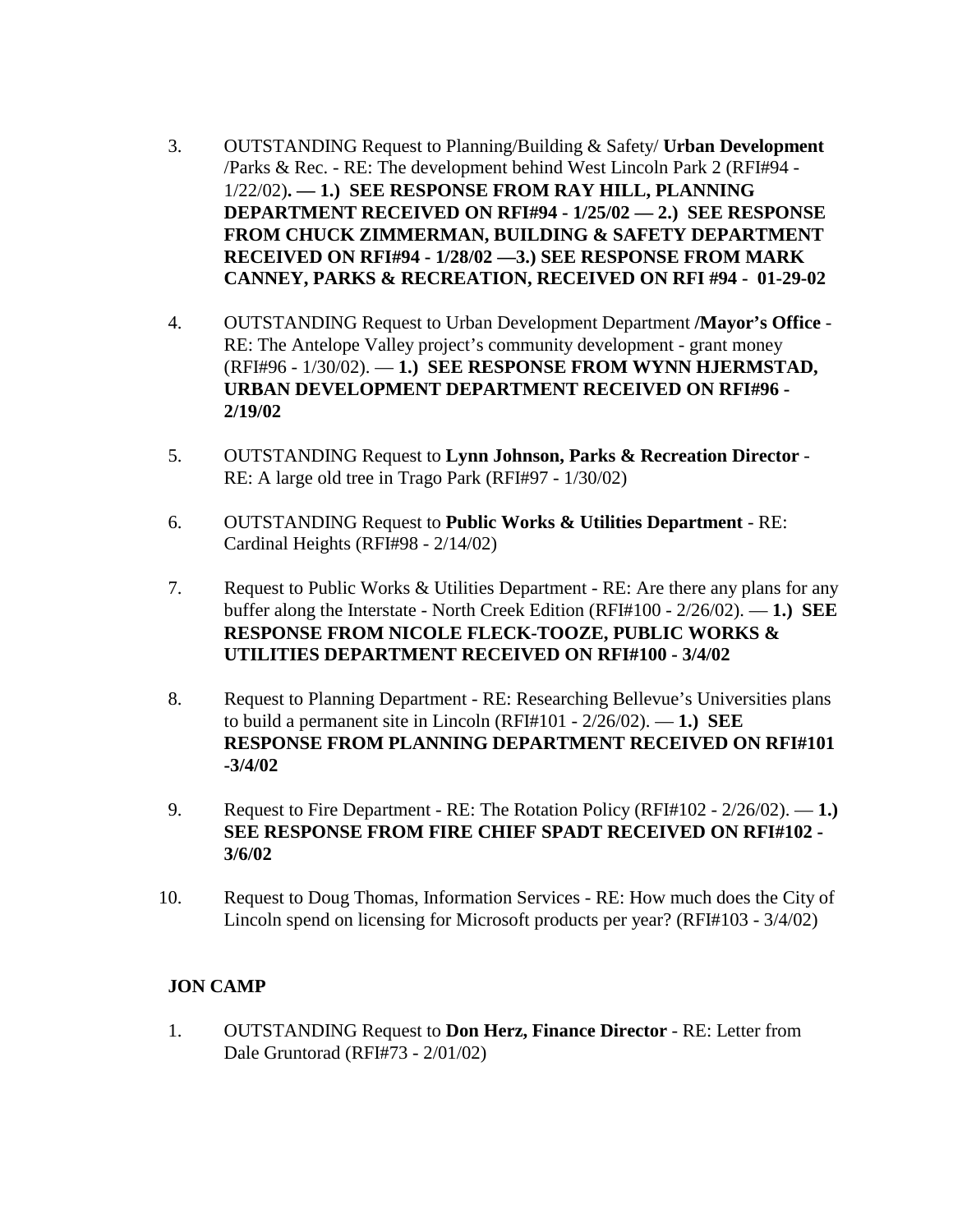## **TERRY WERNER**

- 1. OUTSTANDING Request to **Lin Quenzer, Ombudsman** RE: The flying patterns & times of the Air National Guard and the effect on a citizen of northwest Lincoln (RFI#36 - 1/14/02). — **1.) SEE RESPONSE FROM COLONEL, ROBERT B. BAILEY, AIR COMMANDER, NEBRASKA AIR NATIONAL GUARD RECEIVED ON RFI#36 - 1/24/02 — 2.) SEE RESPONSE FROM ROGER P. LEMPKE, MAJOR GENERAL, NEBRASKA NATIONAL GUARD, THE ADJUTANT GENERAL RECEIVED ON RFI#36 - 1/28/02**
- 2. OUTSTANDING Request to Allan Abbott, Director, and Harry Kroos, Public Works & Utilities Department - RE: Sidewalk Construction (RFI#50 - 2/20/02). — **1.) SEE RESPONSE FROM HARRY KROOS, PUBLIC WORKS & UTILITIES DEPARTMENT RECEIVED ON RFI#50 - 3/4/02**

## **COLEEN SENG**

- 1. OUTSTANDING Request to Law/Police **/Airport Authority/Mayor's Office** RE: Parking Citations at the Airport (RFI#883 - 1/22/02). — **1.) SEE RESPONSE FROM JOHN C. McQUINN, LAW DEPARTMENT RECEIVED ON RFI#883 - 1/24/02 — 2.) SEE RESPONSE FROM JIM PESCHONG, POLICE DEPARTMENT RECEIVED ON RFI#883 - 2/14/02**
- 2. OUTSTANDING Request to **Public Works & Utilities Department** RE: The traffic study for University Place and Nebraska Wesleyan (RFI#884 - 2/4/02)
- 3. OUTSTANDING Request to LES RE: Street lighting at both  $53<sup>rd</sup>$  & Madison and  $53^{rd}$  & Walker (RFI#886 - 2/26/02)
- 4. OUTSTANDING Request to Public Works & Utilities Department RE: The alley between 57<sup>th</sup> & 58<sup>th</sup> Streets, Kearney Ave. & Seward Street (RFI#887 -2/26/02). — **1.) SEE RESPONSE FROM BILL NASS, PUBLIC WORKS & UTILITIES DEPARTMENT RECEIVED ON RFI#887 - 3/7/02**

## **GLENN FRIENDT**

1. OUTSTANDING Request to **Georgia Glass, Personnel Director** - RE: Employee Evaluations (RFI#11 - 2/20/02)

## **JONATHAN COOK**

1. OUTSTANDING Request to Steve Schwab, Parks & Recreation Department - RE: Tree Grants (RFI#65 - 2/22/02)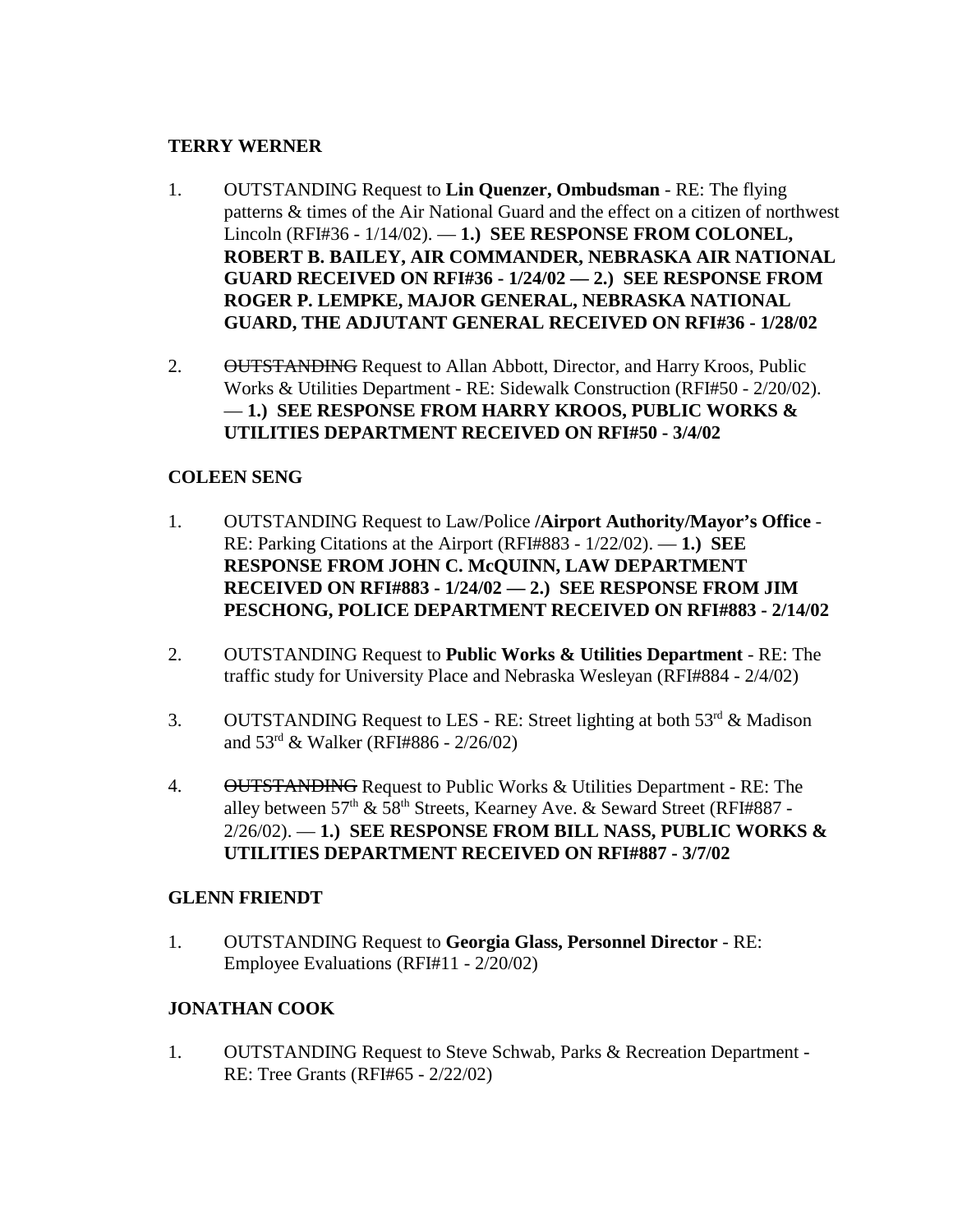- 2. OUTSTANDING Request to Public Works & Utilities Department RE: Sheridan Blvd. Bridge Barriers (RFI#66 - 2/22/02)
- 3. OUTSTANDING Request to Public Works & Utilities Department RE: Crosswalk at 1430 South Street (RFI#67 - 2/28/02)

# **B. DIRECTORS AND DEPARTMENT HEADS**

# **COUNTY COMMISSIONERS**

1. Letter from Kerry P. Eagan - RE: County Board Meeting with Convention & Visitors Bureau (See Letter).

# **FINANCE/CITY TREASURER**

1. Material from Don Herz & Melinda J. Jones - RE: Resolution & Finance Department Treasurer Of Lincoln, Nebraska Investments Purchased Between February 25 and March 1, 2002.

# **HEALTH DEPARTMENT**

- 1. NEWS RELEASE RE: Nominations For Lincoln-Lancaster County Environmental Awards (See Release).
- 2. NEWS RELEASE RE: Healthy Employees Are Good Business (See Release).

# **PARKS & RECREATION DEPARTMENT**

1. Response Letter from Lynn Johnson to Dewey R. Andersen - RE: Noted in the Journal Star 2/6/02, edition, that the City is considering purchasing a half acre parcel of land to expand the Edenton South Park (See Letter).

# **PLANNING**

1. Annexation by Ordinance - Effective Date: March 12, 2002 - Ordinance No. 17963 - 43.08 Acres.

# **PUBLIC WORKS & UTILITIES DEPARTMENT**

1. Response Letter from Allan Abbott to DeLoyd Larsen, President, Edenton Homeowner's Association - RE: The drainage channel in Edenton upstream of 70th Street (See Letter).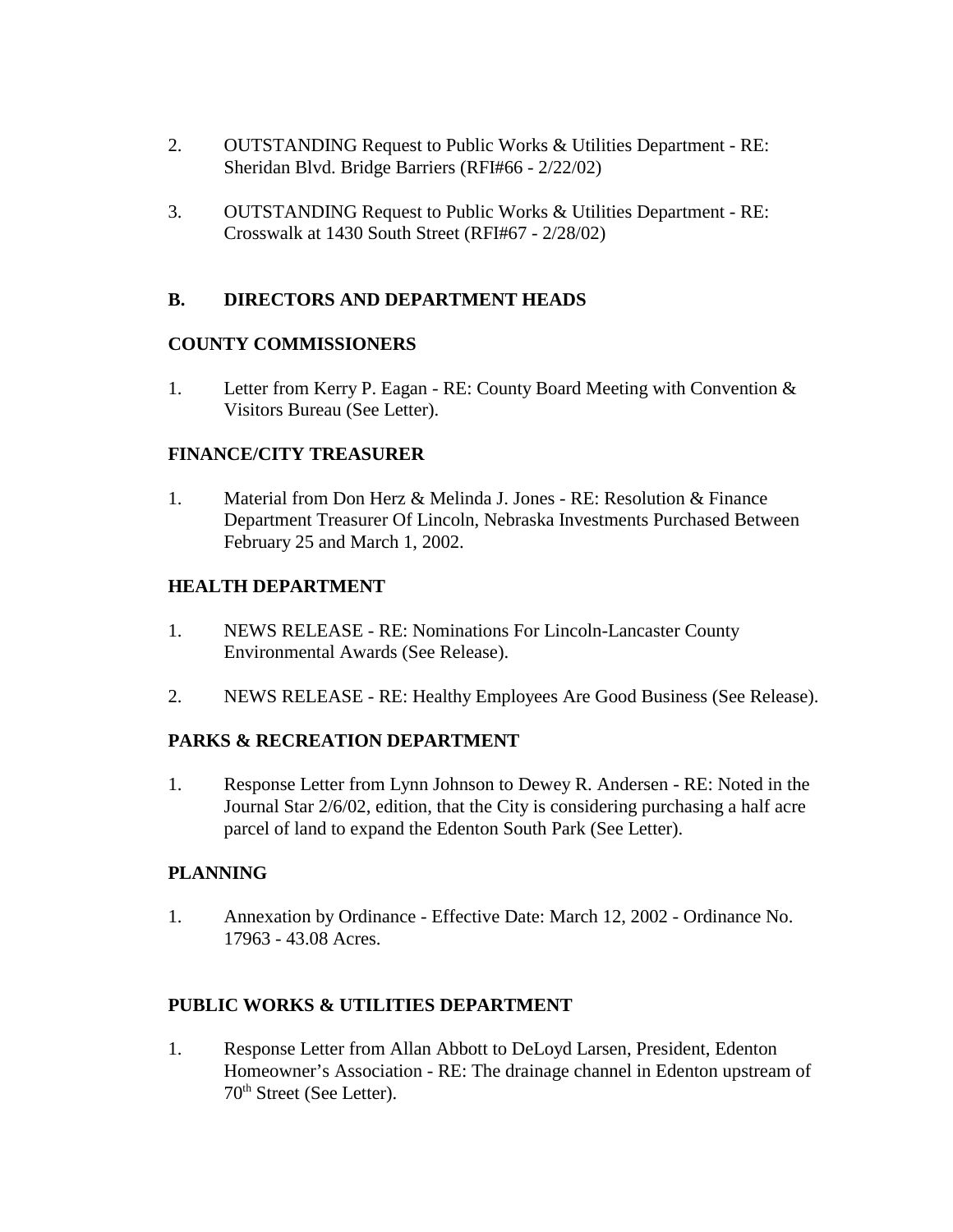2. Response Letter from Dennis Bartels to Ralph Timmerman - RE: The paving of West Adams west of Northwest  $48<sup>th</sup>$  and Northwest  $56<sup>th</sup>$ , south of West Adams (See Letter).

# **C. MISCELLANEOUS**

- 1. 7 Format Letters RE: In Support of allowing underage piercing 15 years of age and older - With Parental Consent (See Format Letters).
- 2. E-Mail from Norman Branting RE: Liquor license renewal for Russ's Market at Coddington & West A (See E-Mail).
- 3. Faxed Letter from Todd Sandsted RE: Support for the preservation of historic buildings in Lincoln's downtown (See Letter).
- 4. E-Mail from Tony Moses RE: Housing Ordinance (See E-Mail).
- 5. Letter from Bevan B. Alvey & Associates, P.C., L.L.O., Attorneys at Law Pine Lake Homeowners' Association - RE: On behalf of the Pine Lake Homeowners' Association I would like to express our deepest appreciation for your support of our little community (See Letter).
- 6. Letter from Jason Stiastny RE: Please build a vehicle & pedestrian bridge across the 14th Street railroad tracks, between New Hampshire & Holdrege Street (See Letter).
- 7. Material from Stephen D. Mossman, Law Offices Mattson, Ricketts, Davies, Stewart & Calkins – RE: North Lancaster Citizens for Common Sense Development - The Salt Creek Tiger Beetle Issue (See Material).

## **IV. DIRECTORS**

## **V. CITY COUNCIL MEMBERS**

## **VI. ADJOURNMENT**

da031102/tjg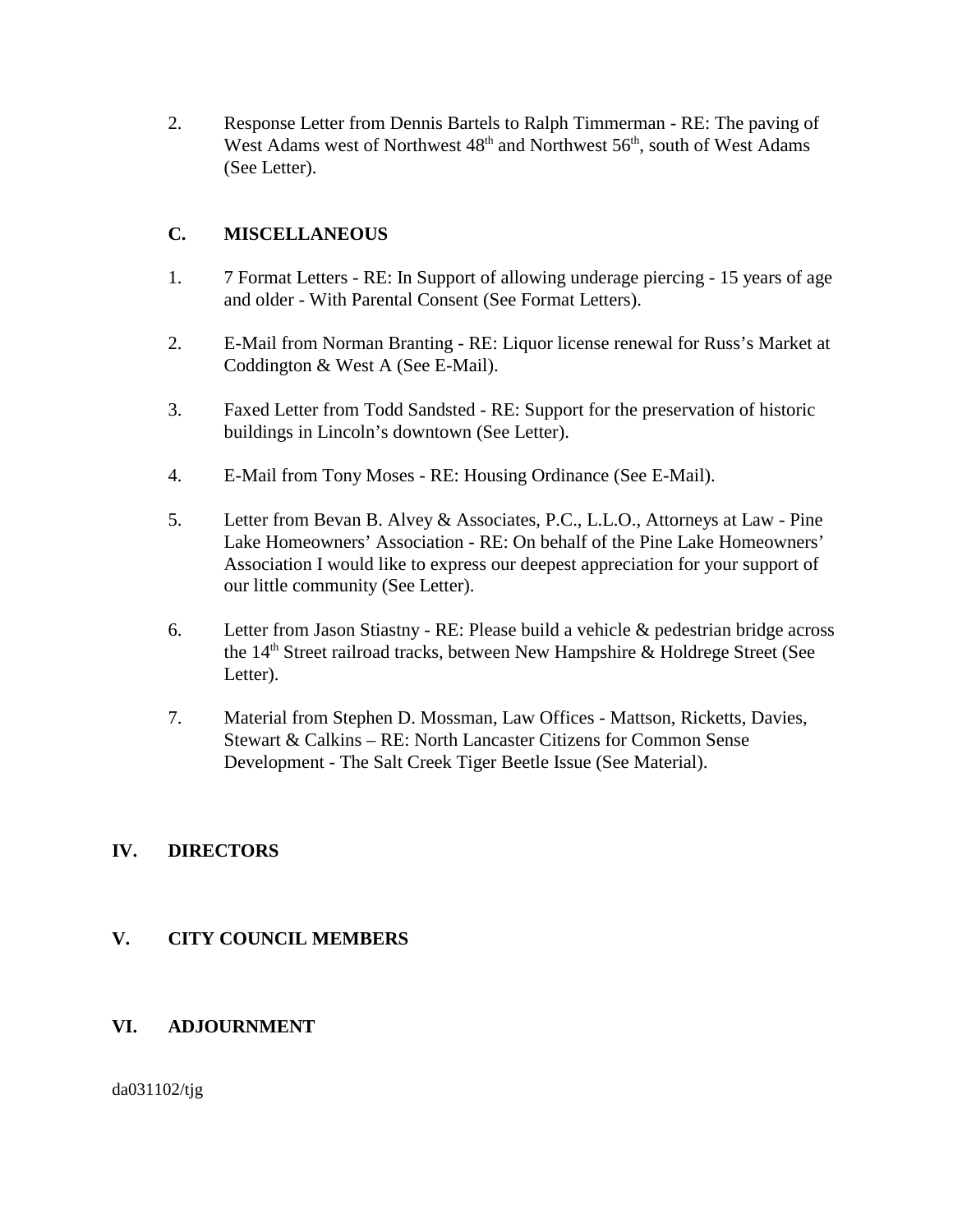# **DIRECTOR'S MEETING MINUTES MONDAY, MARCH 11, 2002 CONFERENCE ROOM 113**

**Council Members Present:** Annette McRoy, Chair; Jonathan Cook, Vice-Chair; Coleen Seng, Jon Camp, Ken Svoboda, Glenn Friendt, Terry Werner.

**Others Present:** Mayor Don Wesely, Ann Harrell, Mark Bowen, Lin Quenzer, Mayor's Office; City Clerk, Joan Ross; Dana Roper, City Attorney; Directors and Department Heads; Darrell Podany, Aide to Council Members Camp, Friendt, & Svoboda; Tammy Grammer, City Council Staff and Nate Jenkins, Lincoln Journal Star Representative.

## **I. MAYOR**

Mayor Don Wesely stated to Council that first off, Allan Abbott's father-in-law passed away unexpectedly over the weekend, so he will be gone for much of the week back in Illinois.

Mayor Don Wesely stated to Council that on Wednesday [March 13<sup>th</sup>] in the morning they have the Economic Summit with Omaha at Mahoney State Park for a couple of hours. Mayor Wesely stated to Council that hopefully it would be of interest and productive. [from 9:00 a.m. to 11:00 a.m.]

Mayor Wesely stated to Council that afternoon the first of the Comp. Plan hearings with the Planning Commission occurs and that process is certainly moving forward rapidly.

Mayor Don Wesely stated to Council that he didn't hear all of their discussion this morning on Economic Development, but he wants to try and simplify a little bit of the issue. Mayor Wesely stated to Council the real question that they have to ask is are they satisfied with Lincoln's Economic Development and if the answer is that their satisfied, then that's great. Mayor Wesely indicated to Council that he doesn't happen to be satisfied, he thinks they can do better, so the next question is can they do a bit more and can they do better. Mayor Wesely stated to Council that he thinks the answer is 'yes' to both things and that's the reason for this proposal to add a staff person with the City and on the team effort with the County and LES as well as the University of Nebraska is so important. Mayor Wesely stated that there is no reason to politicize this and there's no reason to complicate it, it is clear that additional staffing is needed and what he does more needs to be done. Mayor Wesely stated to Council the way they would move forward with this is to have a coordination between LPED and the Economic Development Team will have here dealing with the vast number of projects that need attention. Mayor Wesely commented to Council that essentially they have \$550,000 going in an organization that has one full-time person assigned and that key worker is supposed to be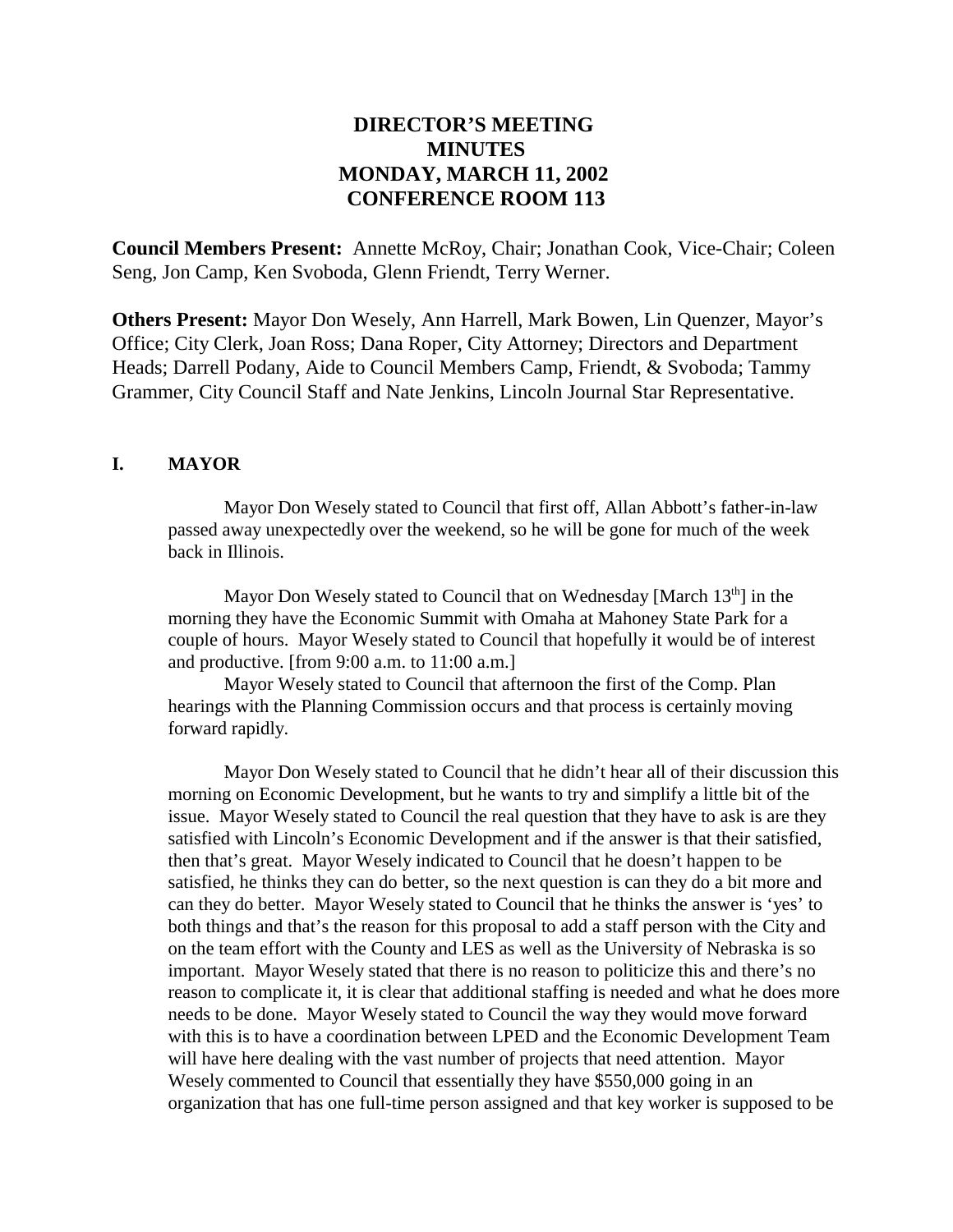doing economic development which that one person does a great job, but it is not enough so much more needs to be done. Mayor Wesely stated to Council that he would see sitting down on a regular basis and working out which projects would be handled by who and they wouldn't end up duplicating that they would end up coordinating and getting more done as they need to have done. Mayor Wesely stated that essentially, he thinks it appears to him that some seem willing to accept the situation that they are in and he's not. He thinks they need to fight for every job and for every company that they need to fight to do more for the economic growth of the City and so that's why this proposal has been put forward. Mayor Wesely indicated to Council that they will be dealing with this as something as a reaction and this is something he has been working on since he got elected on trying to get more done quietly with LPED and he doesn't want to publicly criticize specific efforts and so he won't. But, he can assure them if they want to sit down and talk about it that he can give them the specifics as to what his experience has been and why they need to make this change and move forward. Mayor Wesely commented to Council that he'll appreciate their help when they come back to them with the final Interlocal in a couple of weeks from now. Discussion continued with Council and Mayor Wesely on this issue with comments and questions from the Council.

- 1. NEWS RELEASE RE: Mayor Presents Award Of Excellence For 2001. NO **COMMENTS**
- 2. NEWS RELEASE RE: Public Meeting On East "O" Street Set For Thursday. NO COMMENTS
- 3. NEWS RELEASE RE: Mayor Don Wesely will have a news conference to discuss his economic development initiatives at 1:30 p.m., Thursday, March  $7<sup>th</sup>$ . — Mayor Don Wesely mentioned this issue during his comments to Council under "I. Mayor". (See that discussion)

## **II. CITY CLERK**

City Clerk Joan Ross stated to Council that on their Council Agenda the first four items all relate to the "Kong Liquor Inc." applications that it is the same owners coming forward.

City Clerk Joan Ross stated to Council that in regards to Items 6 & 7 that both of these are related to "Leon's Food Mart" applications. Mr. Camp stated to City Clerk Joan Ross that he wanted to ask her a procedural question because this is the second time she has given them the material on procedures. Mr. Camp stated to City Clerk Joan Ross that this is really helpful and asked if this was a new approach to help them. City Clerk Joan Ross stated to Mr. Camp that this is some first time things [Russ's Market at S. Coddington] that they haven't had things like this in the past, so she wanted to lay out some type of a procedure so they would be prepared when they came to the meeting. Mr. Camp stated to City Clerk Joan Ross that he appreciates it and 'thanked' her. Mr.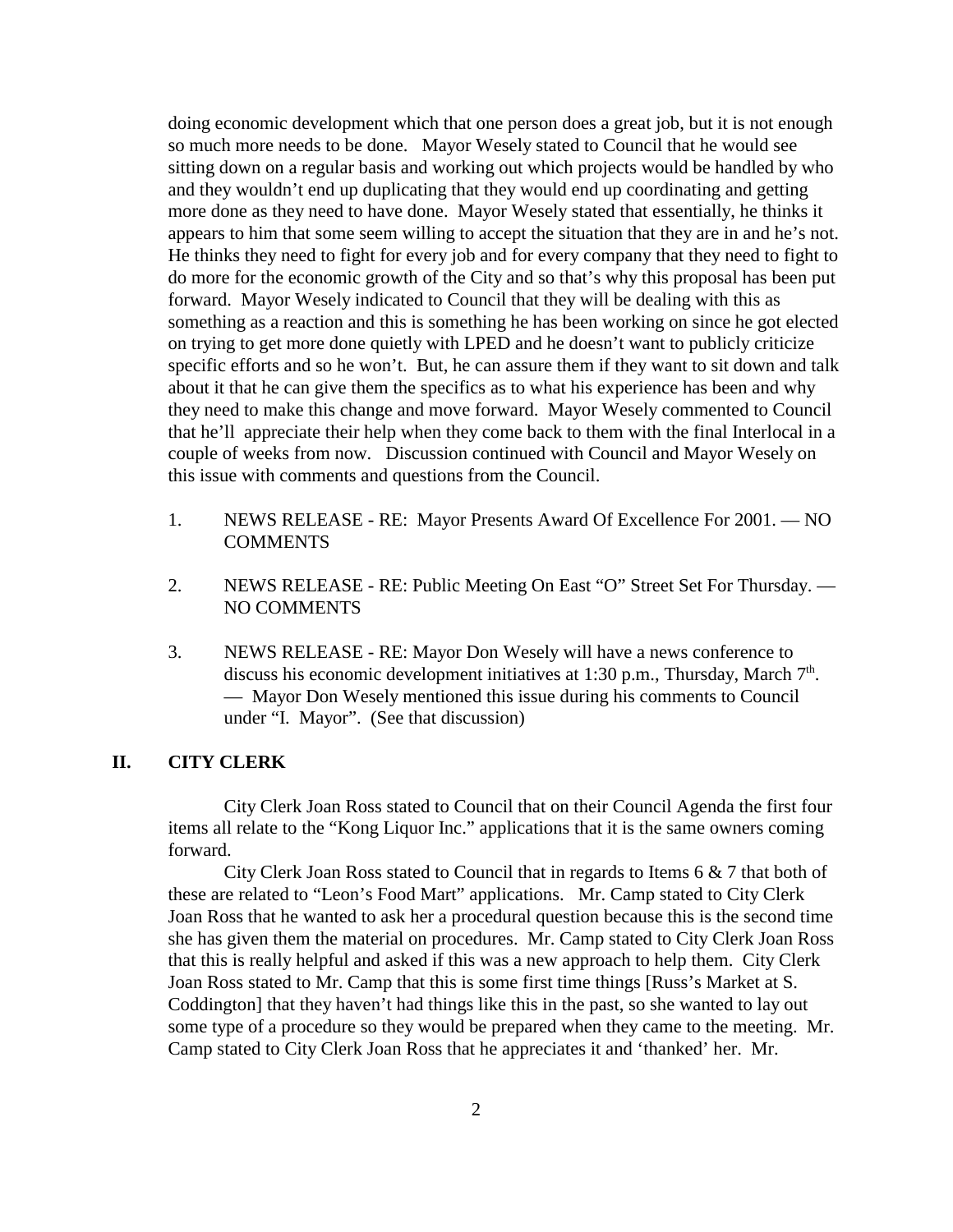Svoboda stated that since they are on the liquor issue and asked Chief Casady if he could expand at all on which one he would prefer on the Rodriquez application on whether he would prefer denial or pending. Chief Casady stated to Mr. Svoboda that he would prefer pending. Mr. Svoboda stated to Chief Casady okay and asked him if he will be at the Public Hearing this afternoon to explain why. Chief Casady stated to Mr. Svoboda that 'yes' he will be at the meeting. Mr. Svoboda stated to Chief Casady okay.

City Clerk Joan Ross stated to Council that in regards to Item 10 [Accepting the report of new and pending claims against the City and approving disposition of claims set forth therein for the period of January 16-31, 2002] she gave them a copy of the Resolution that has been prepared on it and she understands that if Chris Holler is not there [inaudible]. (Copy of Resolution was handed out with Miscellaneous Referral Sheet)

City Clerk Joan Ross stated to Council that in regards to Item 18 under Miscellaneous Referrals, they have another item that they have probably not had before or in recent history and that's to set a hearing date for Monday, March 18, 2002 at 1:30 p.m. to hear the appeal of Darius Afraid Of Hawk on the denial of a Peddler's Permit application. City Clerk Joan Ross stated to Council that the Municipal Code requires that the Council set a hearing date and he brings his appeal to them. City Clerk Joan Ross stated to Council that she just needs to have them set a motion for next week, if that's agreeable. Ms. McRoy stated to City Clerk Joan Ross okay.

City Clerk Joan Ross stated to Council that in regards to Item 40 [Special Permit 1953 - Application of Bill Harrison for authority to sell alcoholic beverages for consumption off the premises at Ho-Chunk located at 3301 "O" Street] they are ready to go ahead with it on March 18th and indicated that she will have them move it forward for Public Hearing with Action or at least Public Hearing on March 18<sup>th</sup>.

City Clerk Joan Ross stated to Council that on page 7, she did give them a hand out on it and that's all she has for them.

Ms. McRoy asked City Clerk Joan Ross if anybody called to be on the Agenda this week. City Clerk Joan Ross stated to Ms. McRoy 'no'. Ms. McRoy stated to City Clerk Joan Ross that she appreciates the procedure information.

1. Material from City Clerk Joan Ross - RE: Procedure For Hearing On The Automatic Renewal Of Russ's Market #21 At 1550 S. Coddington. — Council discussed this material during City Clerk Joan Ross comments under "II. City Clerk". (See that discussion)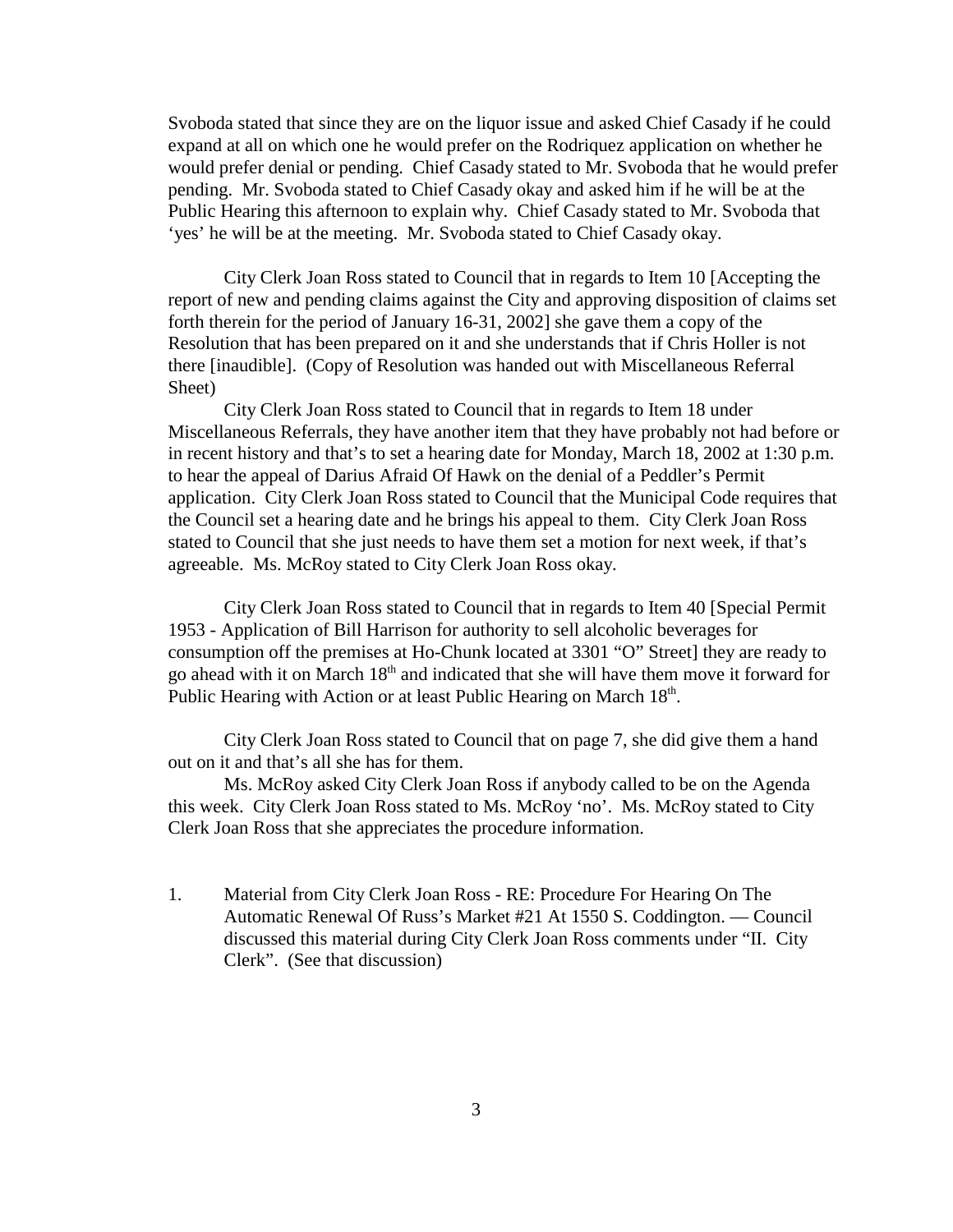### **III. CORRESPONDENCE**

## **A. COUNCIL REQUESTS**

#### **ANNETTE McROY**

- 1. OUTSTANDING Request to LTC Dale R. Vrana Jr., Nebraska Military Department - RE: Problem with the low flying jets and helicopters that fly directly over the residential areas at very low altitudes - Olympic Heights (Sent Letter) (RFI#91-1/15/02). — **1.) RECEIVED RESPONSE FROM JOHN WOOD, EXECUTIVE DIRECTOR, LINCOLN AIRPORT AUTHORITY ON RFI#91 - 1/17/02 — 2.) SEE RESPONSE FROM ROGER P. LEMPKE, MAJOR GENERAL, NEBRASKA NATIONAL GUARD, THE ADJUTANT GENERAL RECEIVED ON RFI#91 - 1/28/02. —** NO COMMENTS
- 2. OUTSTANDING Request to Building & Safety Department/LPD RE: Rental Property, Code Violations, Parking Issues (RFI#92 - 1/22/02). — **1.) SEE RESPONSE FROM JOHN BOIES, BUILDING & SAFETY DEPARTMENT RECEIVED ON RFI#92 - 1/25/02** — **2.) SEE RESPONSE FROM CAPTAIN JOY CITTA, LPD RECEIVED ON RFI#92 - 3/4/02. —** NO COMMENTS
- 3. OUTSTANDING Request to Planning/Building & Safety/ **Urban Development** /Parks & Rec. - RE: The development behind West Lincoln Park 2 (RFI#94 - 1/22/02)**. — 1.) SEE RESPONSE FROM RAY HILL, PLANNING DEPARTMENT RECEIVED ON RFI#94 - 1/25/02 — 2.) SEE RESPONSE FROM CHUCK ZIMMERMAN, BUILDING & SAFETY DEPARTMENT RECEIVED ON RFI#94 - 1/28/02 —3.) SEE RESPONSE FROM MARK CANNEY, PARKS & RECREATION, RECEIVED ON RFI #94 - 01-29-02. —** NO COMMENTS
- 4. OUTSTANDING Request to Urban Development Department **/Mayor's Office** RE: The Antelope Valley project's community development - grant money (RFI#96 - 1/30/02). — **1.) SEE RESPONSE FROM WYNN HJERMSTAD, URBAN DEVELOPMENT DEPARTMENT RECEIVED ON RFI#96 - 2/19/02. —** NO COMMENTS
- 5. OUTSTANDING Request to **Lynn Johnson, Parks & Recreation Director** RE: A large old tree in Trago Park (RFI#97 - 1/30/02). — NO COMMENTS
- 6. OUTSTANDING Request to **Public Works & Utilities Department** RE: Cardinal Heights (RFI#98 - 2/14/02). — NO COMMENTS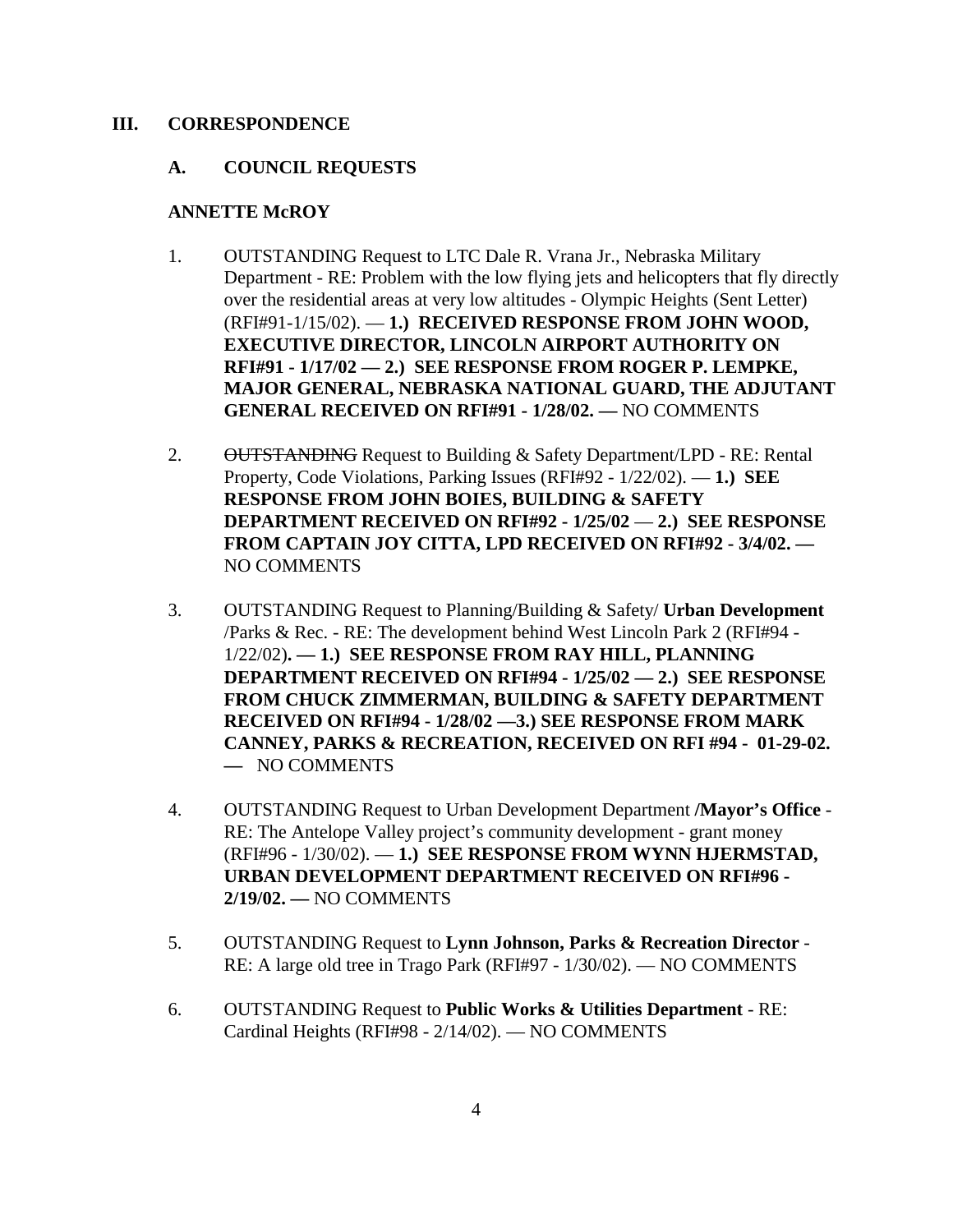- 7. Request to Public Works & Utilities Department RE: Are there any plans for any buffer along the Interstate - North Creek Edition (RFI#100 - 2/26/02). — **1.) SEE RESPONSE FROM NICOLE FLECK-TOOZE, PUBLIC WORKS & UTILITIES DEPARTMENT RECEIVED ON RFI#100 - 3/4/02. —** NO **COMMENTS**
- 8. Request to Planning Department RE: Researching Bellevue's Universities plans to build a permanent site in Lincoln (RFI#101 - 2/26/02). — **1.) SEE RESPONSE FROM PLANNING DEPARTMENT RECEIVED ON RFI#101 -3/4/02 . —** NO COMMENTS
- 9. Request to Fire Department RE: The Rotation Policy (RFI#102 2/26/02). **1.) SEE RESPONSE FROM FIRE CHIEF SPADT RECEIVED ON RFI#102 - 3/6/02. —** NO COMMENTS
- 10. Request to Doug Thomas, Information Services RE: How much does the City of Lincoln spend on licensing for Microsoft products per year? (RFI#103 - 3/4/02). — NO COMMENTS

## **JON CAMP**

1. OUTSTANDING Request to **Don Herz, Finance Director** - RE: Letter from Dale Gruntorad (RFI#73 - 2/01/02). — NO COMMENTS

## **TERRY WERNER**

- 1. OUTSTANDING Request to **Lin Quenzer, Ombudsman** RE: The flying patterns & times of the Air National Guard and the effect on a citizen of northwest Lincoln (RFI#36 - 1/14/02). — **1.) SEE RESPONSE FROM COLONEL, ROBERT B. BAILEY, AIR COMMANDER, NEBRASKA AIR NATIONAL GUARD RECEIVED ON RFI#36 - 1/24/02 — 2.) SEE RESPONSE FROM ROGER P. LEMPKE, MAJOR GENERAL, NEBRASKA NATIONAL GUARD, THE ADJUTANT GENERAL RECEIVED ON RFI#36 - 1/28/02. —** NO COMMENTS
- 2. OUTSTANDING Request to Allan Abbott, Director, and Harry Kroos, Public Works & Utilities Department - RE: Sidewalk Construction (RFI#50 - 2/20/02). — **1.) SEE RESPONSE FROM HARRY KROOS, PUBLIC WORKS & UTILITIES DEPARTMENT RECEIVED ON RFI#50 - 3/4/02. —** NO COMMENTS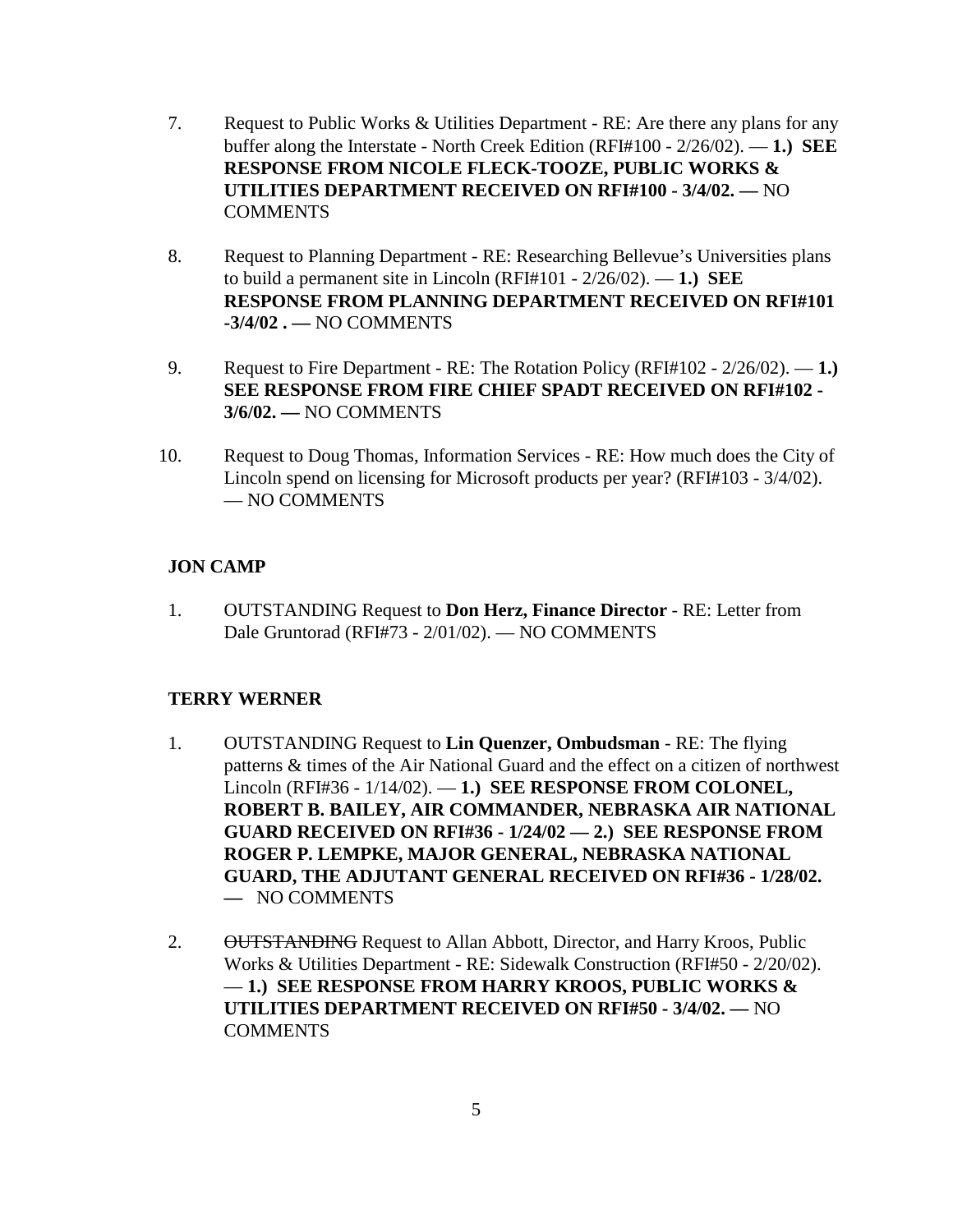## **COLEEN SENG**

- 1. OUTSTANDING Request to Law/Police **/Airport Authority/Mayor's Office** RE: Parking Citations at the Airport (RFI#883 - 1/22/02). — **1.) SEE RESPONSE FROM JOHN C. McQUINN, LAW DEPARTMENT RECEIVED ON RFI#883 - 1/24/02 — 2.) SEE RESPONSE FROM JIM PESCHONG, POLICE DEPARTMENT RECEIVED ON RFI#883 - 2/14/02. —** NO COMMENTS
- 2. OUTSTANDING Request to **Public Works & Utilities Department** RE: The traffic study for University Place and Nebraska Wesleyan (RFI#884 - 2/4/02). — NO COMMENTS
- 3. OUTSTANDING Request to LES RE: Street lighting at both  $53^{\text{rd}}$  & Madison and 53rd & Walker (RFI#886 - 2/26/02). — NO COMMENTS
- 4. OUTSTANDING Request to Public Works & Utilities Department RE: The alley between  $57<sup>th</sup>$  &  $58<sup>th</sup>$  Streets, Kearney Ave. & Seward Street (RFI#887 -2/26/02). **1.) SEE RESPONSE FROM BILL NASS, PUBLIC WORKS & UTILITIES DEPARTMENT RECEIVED ON RFI#887 - 3/7/02. —** NO **COMMENTS**

## **GLENN FRIENDT**

1. OUTSTANDING Request to **Georgia Glass, Personnel Director** - RE: Employee Evaluations (RFI#11 - 2/20/02). — NO COMMENTS

## **JONATHAN COOK**

- 1. OUTSTANDING Request to Steve Schwab, Parks & Recreation Department RE: Tree Grants (RFI#65 - 2/22/02). — NO COMMENTS
- 2. OUTSTANDING Request to Public Works & Utilities Department RE: Sheridan Blvd. Bridge Barriers (RFI#66 - 2/22/02). — NO COMMENTS
- 3. OUTSTANDING Request to Public Works & Utilities Department RE: Crosswalk at 1430 South Street (RFI#67 - 2/28/02). — NO COMMENTS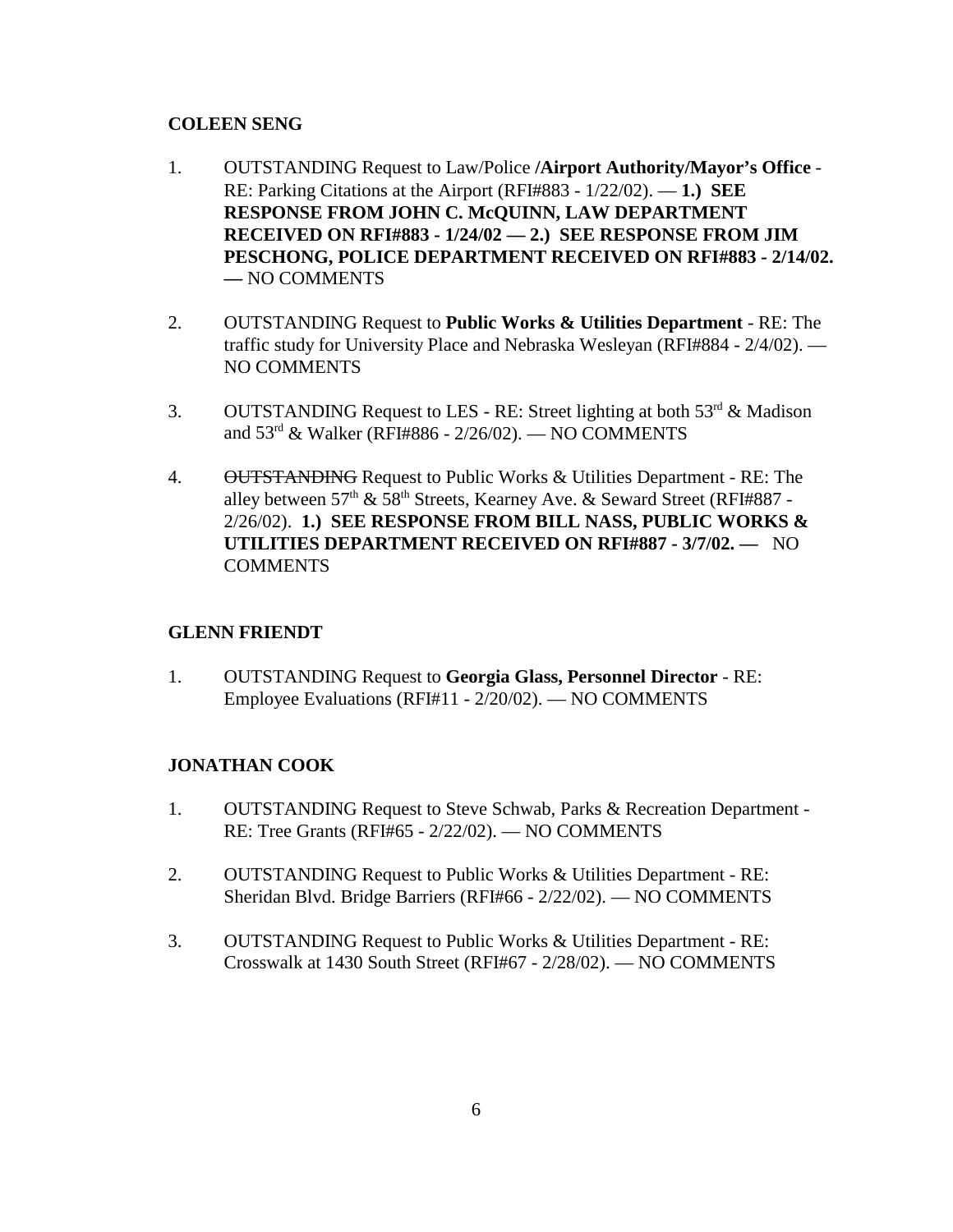#### **B. DIRECTORS AND DEPARTMENT HEADS**

#### **COUNTY COMMISSIONERS**

1. Letter from Kerry P. Eagan - RE: County Board Meeting with Convention & Visitors Bureau. — Ms. McRoy stated that they are inviting Council to the March 21<sup>st</sup> Meeting when they are having their Board Meeting with representatives from CVB (Convention & Visitor's Bureau) that was discussed at the last Common Meeting. Ms. McRoy stated to Council that they are all invited to attend this meeting on March 21<sup>st</sup>.

#### **FINANCE/CITY TREASURER**

1. Material from Don Herz & Melinda J. Jones - RE: Resolution & Finance Department Treasurer Of Lincoln, Nebraska Investments Purchased Between February 25 and March 1, 2002. — Ms. McRoy stated to City Clerk Joan Ross that someone wanted to speak to this last week and they generally don't allow the public to speak on them, but they generally don't have people speaking on these items. City Clerk Joan Ross stated to Ms. McRoy that's because it is not on Public Hearing, but he could certainly register or he could come forth and commented that he probably would need to register. City Clerk Joan Ross indicated to Ms. McRoy that she doesn't know how they would do it. Ms. McRoy stated to City Clerk Joan Ross that may be someone could talk to Dana Roper about it. City Clerk Joan Ross stated to Ms. McRoy that she will visit with Dana Roper about it. Ms. McRoy stated to City Clerk Joan Ross okay.

## **HEALTH DEPARTMENT**

- 1. NEWS RELEASE RE: Nominations For Lincoln-Lancaster County Environmental Awards. — NOTED WITHOUT COMMENTS
- 2. NEWS RELEASE RE: Healthy Employees Are Good Business. NOTED WITHOUT COMMENTS

#### **PARKS & RECREATION DEPARTMENT**

1. Response Letter from Lynn Johnson to Dewey R. Andersen - RE: Noted in the Journal Star 2/6/02, edition, that the City is considering purchasing a half acre parcel of land to expand the Edenton South Park. — Ms. McRoy stated that this issue was on their Agenda previously.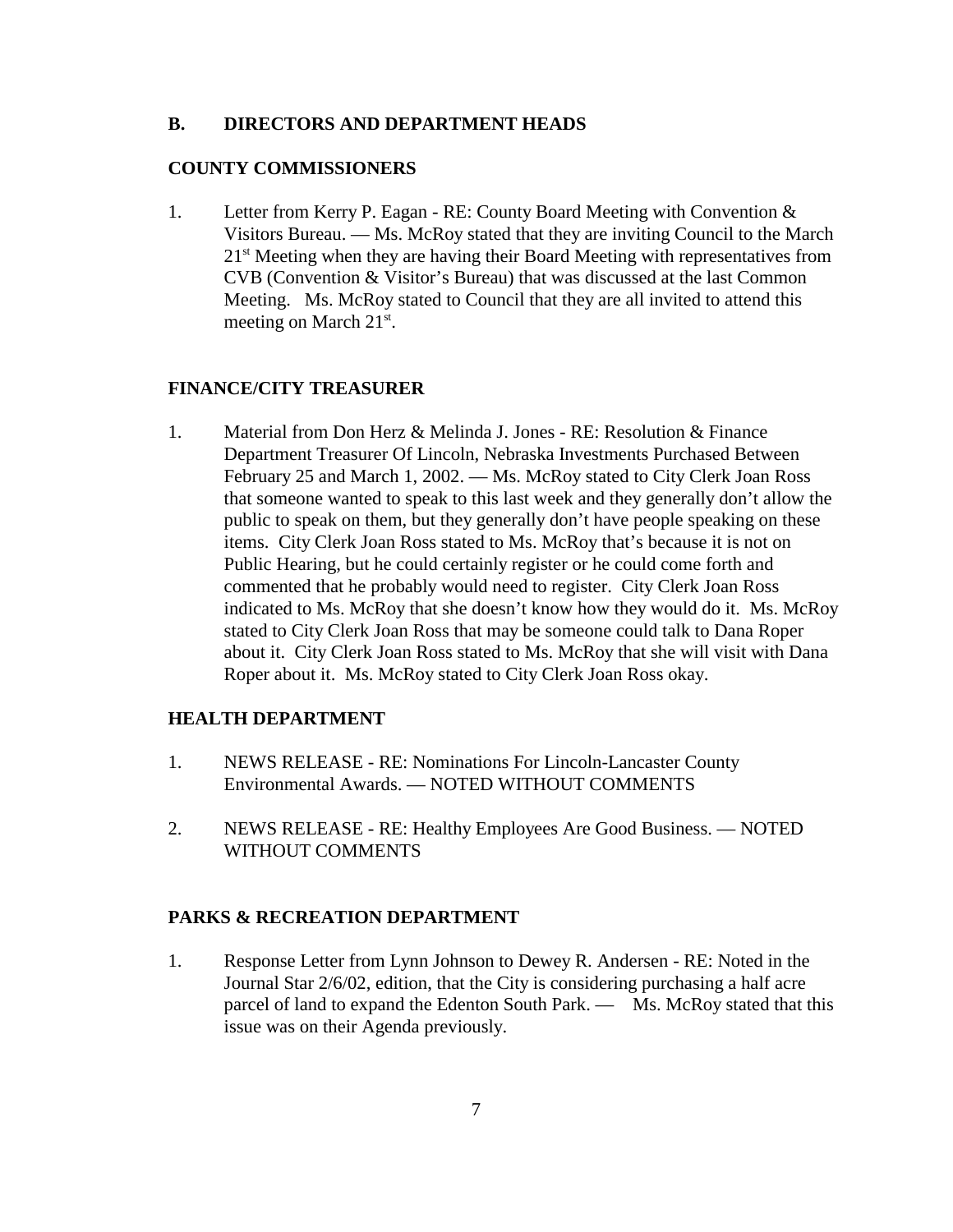#### **PLANNING**

1. Annexation by Ordinance - Effective Date: March 12, 2002 - Ordinance No. 17963 - 43.08 Acres. — NOTED WITHOUT COMMENTS

#### **PUBLIC WORKS & UTILITIES DEPARTMENT**

- 1. Response Letter from Allan Abbott to DeLoyd Larsen, President, Edenton Homeowner's Association - RE: The drainage channel in Edenton upstream of 70th Street. — NOTED WITHOUT COMMENTS
- 2. Response Letter from Dennis Bartels to Ralph Timmerman RE: The paving of West Adams west of Northwest  $48<sup>th</sup>$  and Northwest  $56<sup>th</sup>$ , south of West Adams. — Ms. McRoy stated that this will be put in the 2008 CIP as she understood it for possible funding at that point.

## **C. MISCELLANEOUS**

- 1. 7 Format Letters RE: In Support of allowing underage piercing 15 years of age and older - With Parental Consent (See Format Letters). — NOTED WITHOUT **COMMENTS**
- 2. E-Mail from Norman Branting RE: Liquor license renewal for Russ's Market at Coddington  $& West A.$  — Ms. McRoy stated that they discussed this issue earlier, which is Item #1 on their Agenda for this afternoon. (See that discussion under "II. City Clerk")
- 3. Faxed Letter from Todd Sandsted RE: Support for the preservation of historic buildings in Lincoln's downtown. — Ms. McRoy stated that she is going to work with Polly McMullen on getting a copy of the Downtown Plan to her. Ms. McRoy asked Tammy Grammer to forward this letter to Polly McMullen and work with her on it. Ms. McRoy stated that they have a work plan for DLA and she thinks that Mr. Sandsted might need a copy of it, so he knows what's going on downtown. Ms. McRoy stated to Ms. Grammer that they will work on it after Council. Ms. Grammer stated to Ms. McRoy okay.
- 4. E-Mail from Tony Moses RE: Housing Ordinance. Ms. McRoy asked if Mike Merwick was here. Ann Harrell stated to Ms. McRoy 'sorry', Mike [Merwick] and some of the staff are at a funeral today. Ms. McRoy stated to Ms. Harrell okay and indicated that they need to get a response letter from the Building & Safety Department in regards to this E-Mail. Ms. McRoy asked Tammy Grammer to forward this letter to Mike Merwick. Ms. Grammer stated to Ms. McRoy okay.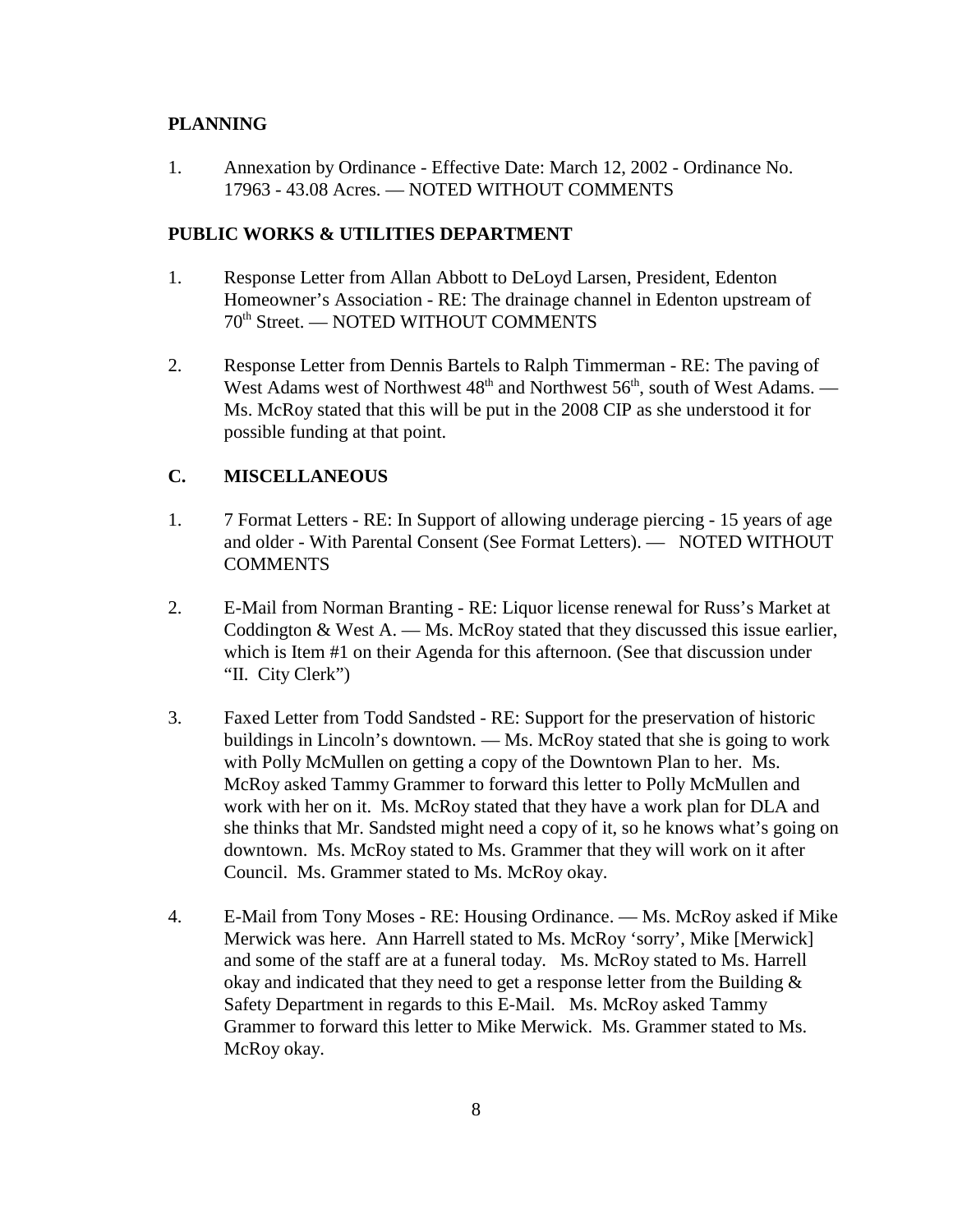- 5. Letter from Bevan B. Alvey & Associates, P.C., L.L.O., Attorneys at Law Pine Lake Homeowners' Association - RE: On behalf of the Pine Lake Homeowners' Association I would like to express our deepest appreciation for your support of our little community. — NOTED WITHOUT COMMENTS
- 6. Letter from Jason Stiastny RE: Please build a vehicle & pedestrian bridge across the  $14<sup>th</sup>$  Street railroad tracks, between New Hampshire & Holdrege Street. — Ms. McRoy asked the Public Works & Utilities Department to respond to this letter. Nicole Fleck-Tooze stated to Ms. McRoy that they will respond to it.
- 7. Material from Stephen D. Mossman, Law Offices Mattson, Ricketts, Davies, Stewart & Calkins – RE: North Lancaster Citizens for Common Sense Development - The Salt Creek Tiger Beetle Issue. — NOTED WITHOUT COMMENTS

[Mr. Cook, Vice-Chair read through the Director's Addendum (for March 11th) for Ms. McRoy, Chair]

# **ADDENDUM - (For March 11th)**

# **I. MAYOR**

- 1. NEWS RELEASE RE: Mayor Announces City Economic Development Team And Public Partnership (Council received their copies on 3/7/02 in their Thursday packet). — Mayor Don Wesely discussed this issue during his comments to Council under "I. Mayor". (See that discussion)
- 2. 2 NEWS RELEASES RE: CITY OF LIINCOLN SNOW/TRAFFIC CONDITION REPORTS. — NO COMMENTS

## **II. CITY CLERK - NONE**

## **III. CORRESPONDENCE**

**A. COUNCIL REQUESTS**

## **JON CAMP**

1. Article from Jon Camp – RE: Economy needs pro-active mayor, not one who postures. — NOTED WITHOUT COMMENTS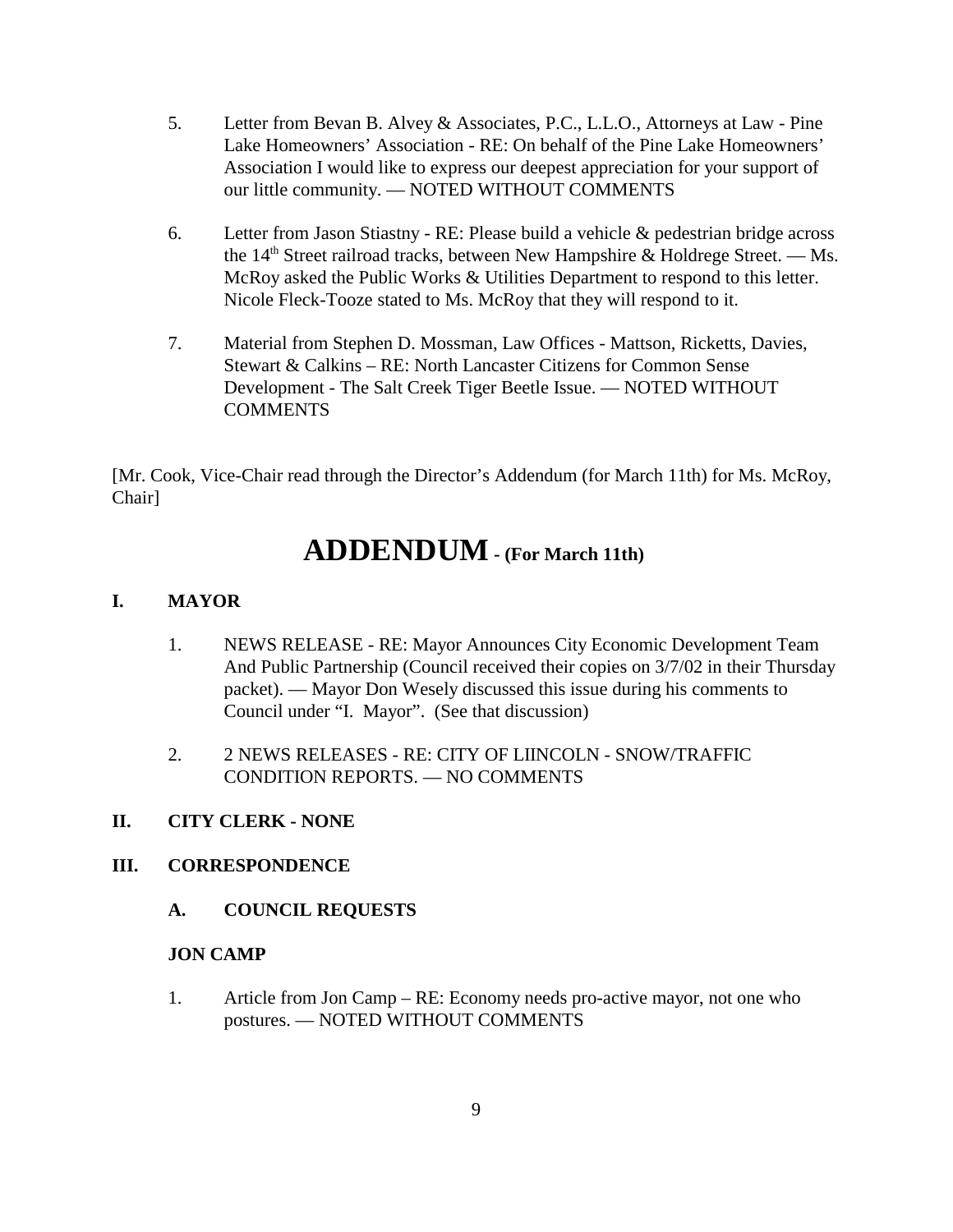#### **B. DIRECTORS AND DEPARTMENT HEADS**

#### **FINANCE/CITY TREASURER**

1. Material from Don Herz & Melinda J. Jones - RE: Resolution & Finance Department Treasurer Of Lincoln, Nebraska Investments Purchased Between March 4 and March 8, 2002. — NOTED WITHOUT COMMENTS

#### **HEALTH DEPARTMENT**

1. Material - RE: Update on Proposed Ordinance on Body Art (tattooing, body piercing, etc.) (Copy of this Material is on file in the City Council Office). — Mr. Camp stated to Bruce Dart that he was trying to thumb through this material and the way this came out they have 'Body Art'. Mr. Camp asked Mr. Dart if he could summarize what the current proposed ordinance says on tattooing and body piercing as far as minors are concerned. Bruce Dart stated to Mr. Camp that they will be discussing it tomorrow night at the Board of Health Meeting and what they will be discussing is do they want to keep it the same or do they want parental consent for any teenager. Mr. Dart indicated to Mr. Camp that if they don't add all teenagers in, what's going to happen is that they will still have the issue of kids possibly getting tattoos or piercing illegally. Mr. Dart stated to Mr. Camp that they hope to resolve this issue tomorrow night and bring it forward after that. Mr. Camp commented to Mr. Dart so right now, it still treats tattooing and body piercing the same. Mr. Dart stated to Mr. Camp 'yes' that they used the term 'Body Art' to cover both facts of entities so when they say 'Body Art' they are referring to both tattooing and body piercing. Mr. Dart stated to Mr. Camp that they will be discussing this issue at the Board of Health Meeting tomorrow night. Mr. Camp stated to Mr. Dart that he appreciates what he, Scott Holmes, Tonya [Skinner] and others have done and they have all done a wonderful job.

Mr. Svoboda stated to Council that prior to tomorrow's night meeting, if there's any comments that any of them have that he could portray to the Board of Health on this matter that he would appreciate it.

## **C. MISCELLANEOUS**

1. Letter from Board of Directors, Home Builders Association of Lincoln (with signatures) – RE: We believe that the proposed Lincoln/Lancaster County Comprehensive Plan should be revised to include substantially more land in the "Future Urban Area - Tier1". — NOTED WITHOUT COMMENTS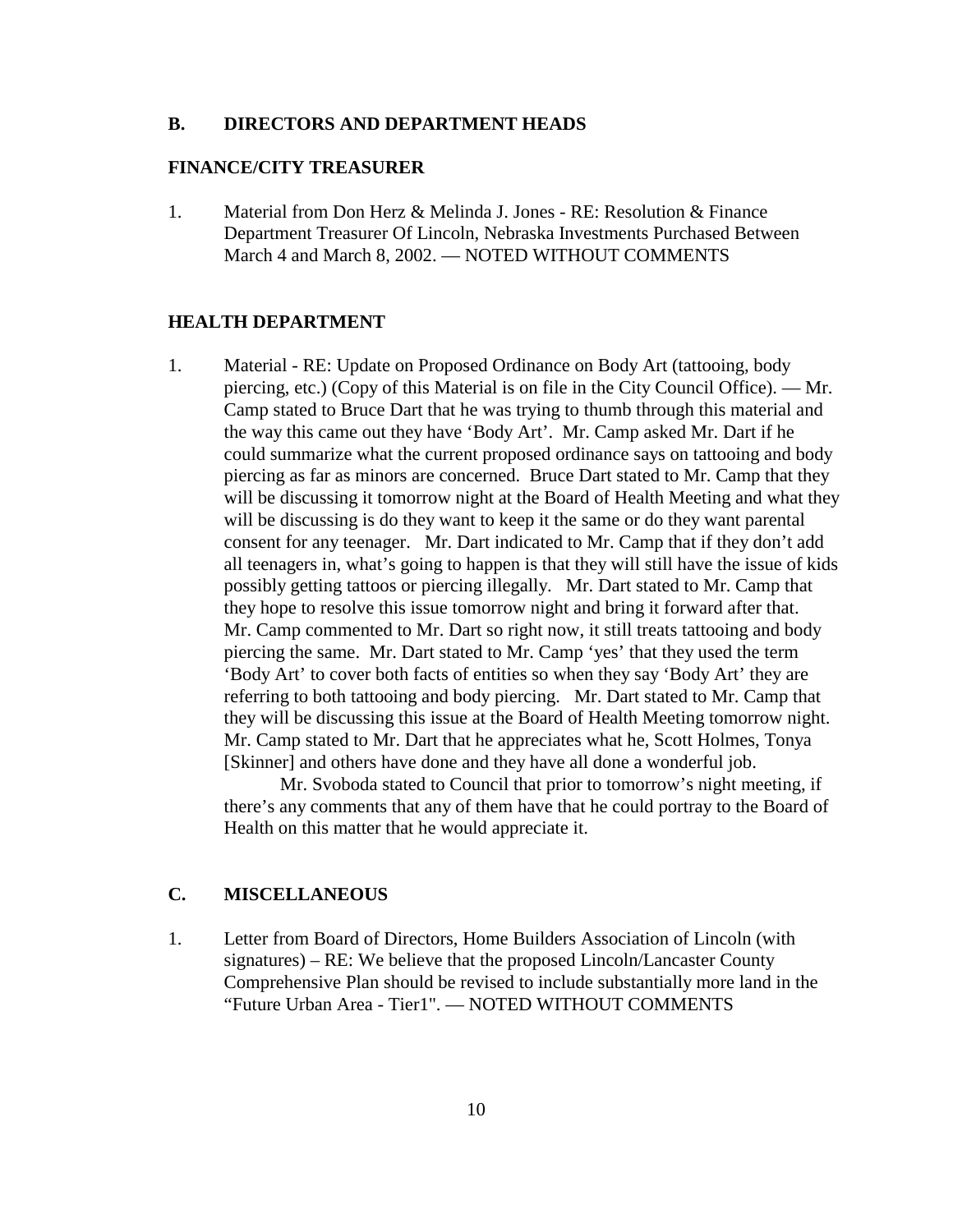2. Faxed Letter from William E. Vocasek, President, West A Neighborhood Association - RE: The renewal of the liquor license of Russ's Market at Coddington & West "A". — Mr. Cook noted that Mr. Vocasek is saying that they support the store.

## **IV. DIRECTORS**

**POLICE DEPARTMENT - Chief Casady commented to Council that the weather is** getting warm with dandelions, crack grass and motorized scooters. [laughter] Chief Casady stated to Council that last year they had just a real blossoming of motorized scooters running around the City and he believes they ended up handling 146 complaints about people with scooters. Chief Casady stated to Council that basically the kind of complaints they get usually revolves around noise, which is the gas power scooters in particular. Chief Casady stated to Council that in making them go faster generally involves removing the muffler among other things. Chief Casady indicated to Council that they saw it coming quite a while ago and if they look at a map of where these complaints are coming in that it is about a 2-square mile area for the most part, which would be 48<sup>th</sup> Street (if it went through)-south of Old Cheney between the Knoll's. Chief Casady stated to Council that they have already had several complaints this year. Chief Casady stated to Council that scooters are illegal to operate on the street or on the sidewalk, so the only thing you can do with a motorized scooter is drive it perpendicularly to the street from one private property to another private property. Chief Casady stated to Council that lots of parents are buying these things for their kids and he thinks that they are unaware or not caring about their legality they have. Chief Casady stated to Council that they tried to get some press coverage for it last year before the Christmas shopping season thinking that they might be able to prevent some parents from spending \$600 or \$700 on a toy that their kids can't use and that didn't seem to work very effectively, but they are going to try it again this year. Chief Casady stated to Council that they have met with a couple of people here in Lincoln that sales these things to let them know that these are not legal. But, he thinks that they will have lots of complaints about it, so he just wanted to forewarn them and let them know that they are on top of it. Ms. McRoy asked Lynn Johnson if they have been riding them in the Skate Park. Lynn Johnson stated to Ms. McRoy 'no' and indicated that they are also not allowed on the trails. Ms. McRoy stated to Mr. Johnson and Chief Casady okay and commented so it's basically your driveway. Chief Casady stated to Ms. McRoy that's correct. Discussion continued with Council and Chief Casady on this issue with comments and questions from the Council.

#### **V. CITY COUNCIL MEMBERS**

#### **TERRY WERNER - NO COMMENTS**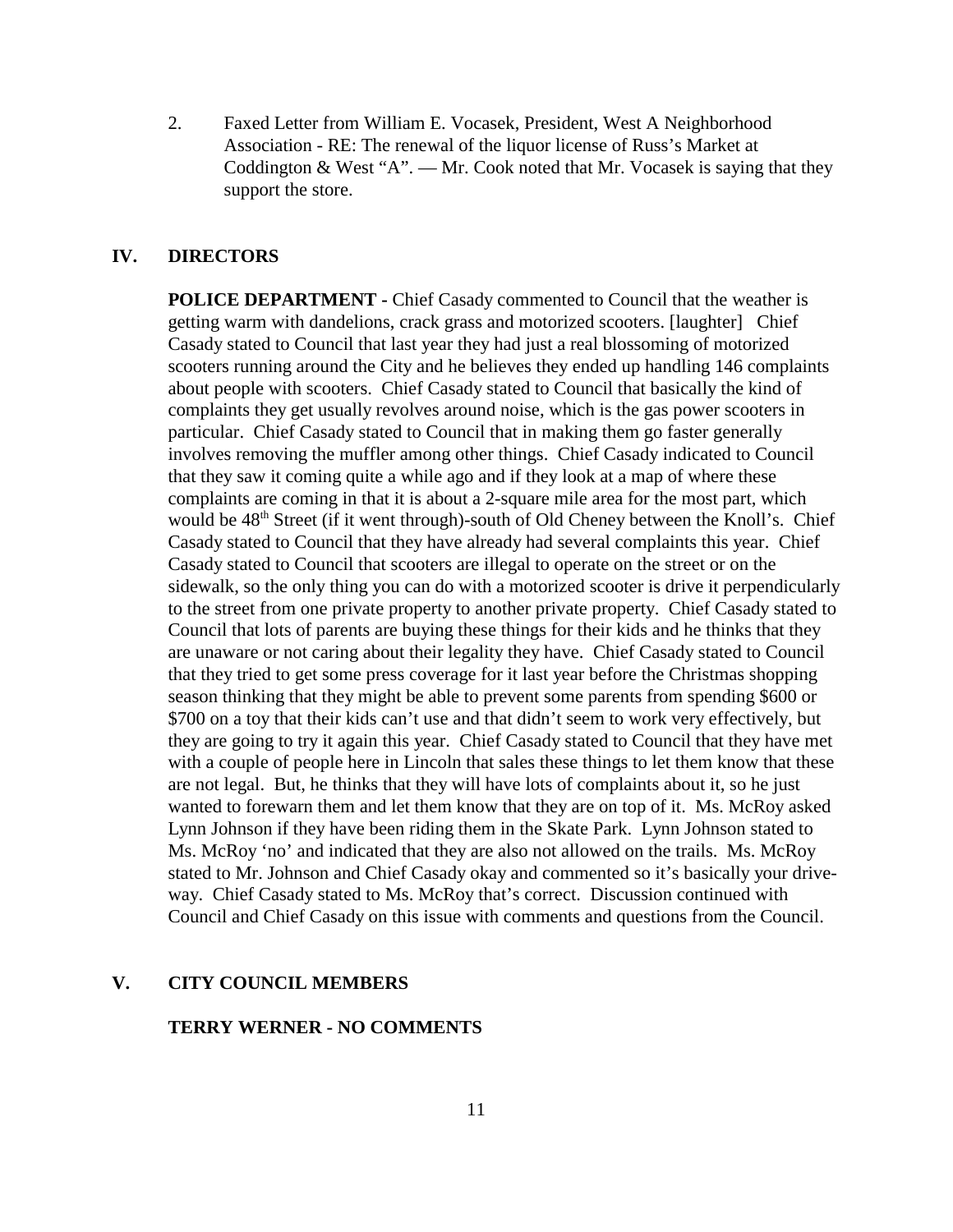#### **COLEEN SENG**

Ms. Seng stated that Mike DeKalb was out at her Citizen's Meeting this morning. Ms. Seng stated that she thinks they had 26 people there and she left Mr. DeKalb with 7 people to get down here for the Pre-Council Meeting at 9:00 a.m. Ms. Seng stated that Mike [DeKalb] did a marvelous job and asked Kathleen Sellman to tell him that he was just marvelous. Kathleen Sellman stated to Ms. Seng that she will tell him. Ms. Seng stated that there were two opinions on the Yankee Hill cross-over, which was really a hot topic and indicated that they also got into Floodplain issues. Ms. Seng stated that it was a very good meeting.

Ms. Seng stated that she is sending through a RFI (Request For Information) to the Finance Department and the Law Department about using the wheel tax outside of the City limits in the 3 mile area. Ms. Seng stated that this gentleman lives on Driftwood, which she thinks it is in the Wedge Wood area and he has gone to a great deal of effort to work with the State people to find out what to do different. Ms. Seng stated that this gentleman really thinks there is some possibility on the charging of wheel tax to the folks that live outside of the City limits. Ms. Seng stated that they have gone through this issue before, but he thinks there has been something changed at the State level, so she is sending it through to them.

Ms. Seng stated that Mike Merwick isn't here, but asked Ann Harrell if she could let him know that at the East "O" Street Meeting the other night that it was just deadly dull and then the staff was so glad when she showed up because there just wasn't anything there. Ms. Seng stated that nobody was there to talk about anything, except the people that live right across from that AllTel commercial area [right, South of "O" Street on Cotner] and they are madder than hawks about a sign that shines into their front windows. So, she is shipping a little message through to the Building  $\&$  Safety Department to check on it.

#### **GLENN FRIENDT - NO COMMENTS**

#### **ANNETTE McROY**

Ms. McRoy stated that she has a number of RFI's that she is going to be sending through to departments.

Ms. McRoy stated to Marc Wullschleger that this morning they didn't have a chance to talk about the new Committee that Urban Development is forming for couches on the porches and she just thought that they could update the Council on it. Ms. McRoy stated that she thinks it is a very interesting new method and asked Mr. Wullschleger if he could share a little bit with them about it. Marc Wullschleger stated to Ms. McRoy that